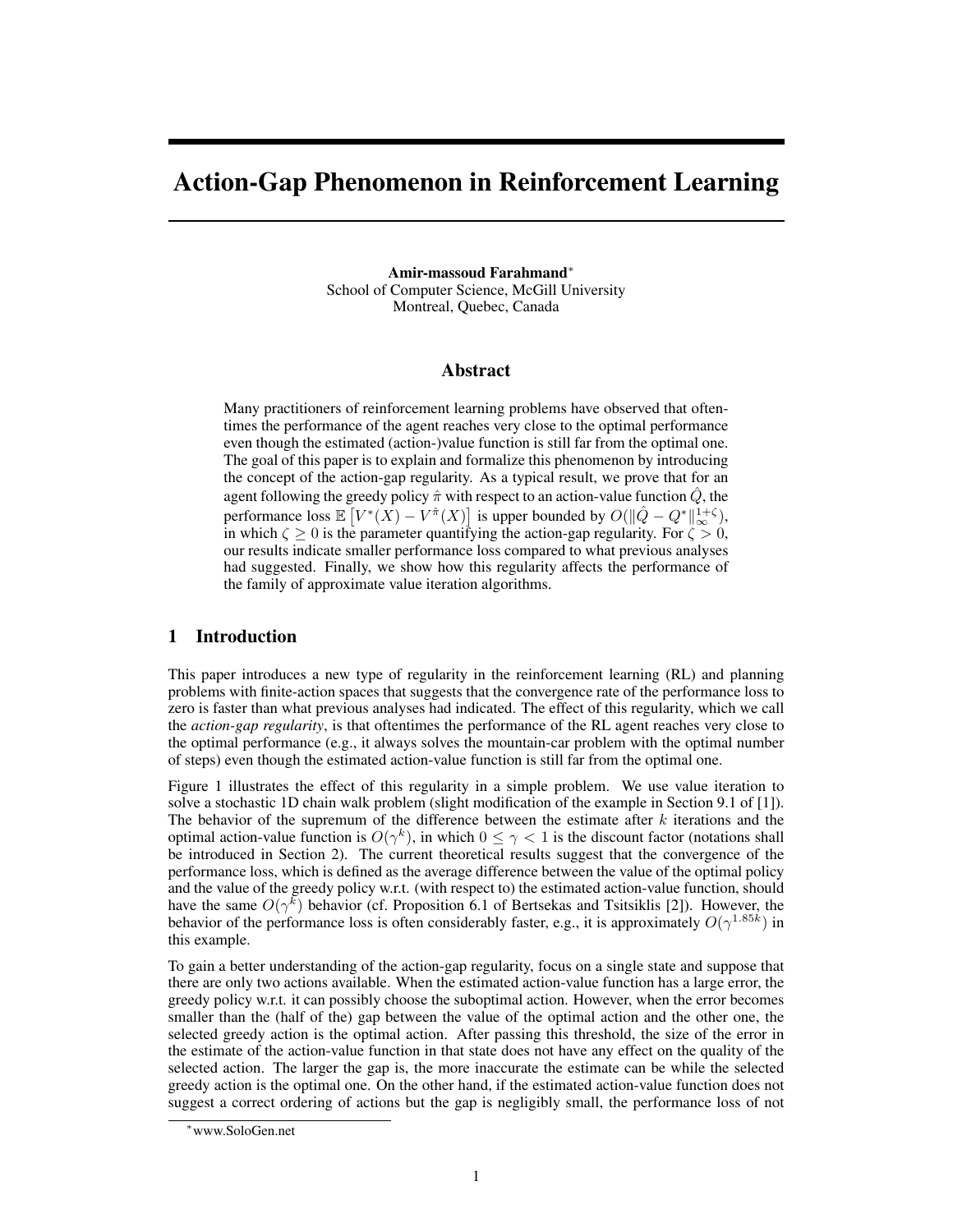

Figure 1: Comparison of the action-value estimation error  $\|\hat{Q} - Q^*\|_{\infty}$  and the performance loss  $||V^* - V^*||_1$  ( $\hat{\pi}$  is the greedy policy with respect to  $\hat{Q}$ ) at different iterations of the value iteration algorithm. The rate of decrease for the performance loss is considerably faster than that of the estimation error. The problem is a 1D stochastic chain walk with 500 states and  $\gamma = 0.95$ .

choosing the optimal action is small as well. The presence of this gap in the optimal action-value function is what we call the action-gap regularity of the problem and the described behavior is called the *action-gap phenomenon*.

Action-gap regularity is similar to the *low-noise (or margin) condition* in the classification literature. The low-noise condition is the assumption that the conditional probability of the class label given input is "far" from the critical decision point. If this condition holds, "fast" convergence rate is obtainable as was shown by Mammen and Tsybakov [3], Tsybakov [4], Audibert and Tsybakov [5]. The low-noise condition is believed to be one reason that many high-dimensional classification problems can be solved with efficient sample complexity (cf. Rinaldo and Wasserman [6]). We borrow techniques developed in the classification literature, in particular by Audibert and Tsybakov [5], in our analysis.

It is notable that there have been some works that used classification algorithms to solve reinforcement learning (e.g., Lagoudakis and Parr [7], Lazaric et al. [8]) or the related problem of apprenticeship learning (e.g., Syed and Schapire [9]). Nevertheless, the connection of this work to the classification literature is only by borrowing theoretical ideas from that literature and not in using any particular algorithm. The focus of this work is indeed on the value-based approaches, though one might expect that similar behavior can be observed in classification-based approaches as well.

In the rest of this paper, we formalize the action-gap phenomenon and prove that whenever the MDP has a favorable action-gap regularity, fast convergence rate is achievable. Theorem 1 upper bounds the performance loss of the greedy policy w.r.t. the estimated action-value function by a function of the  $L_p$ -norm of the difference between the estimated action-value function and the optimal one. Our result complements previous theoretical analyses of RL/Planning problems such as those by Antos et al. [10], Munos and Szepesvári [11], Farahmand et al. [12, 13], Maillard et al. [14], who mainly focused on the quality of the (action-)value function estimate and ignored the action-gap regularity. This synergy provides a clearer picture of what makes an RL/Planning problem easy or difficult. Finally as an example of Theorem 1, we address the question of how the errors caused at each iteration of the Approximate Value Iteration (AVI) algorithm affect the quality of the outcome policy and show that the AVI procedure benefits from the action-gap regularity of the problem (Theorem 2).

## 2 Notations

In this section, we provide a brief summary of some of the concepts and definitions from the theory of MDPs and RL. For more information, the reader is referred to Bertsekas and Tsitsiklis [2], Sutton and Barto [15], Szepesvári [16].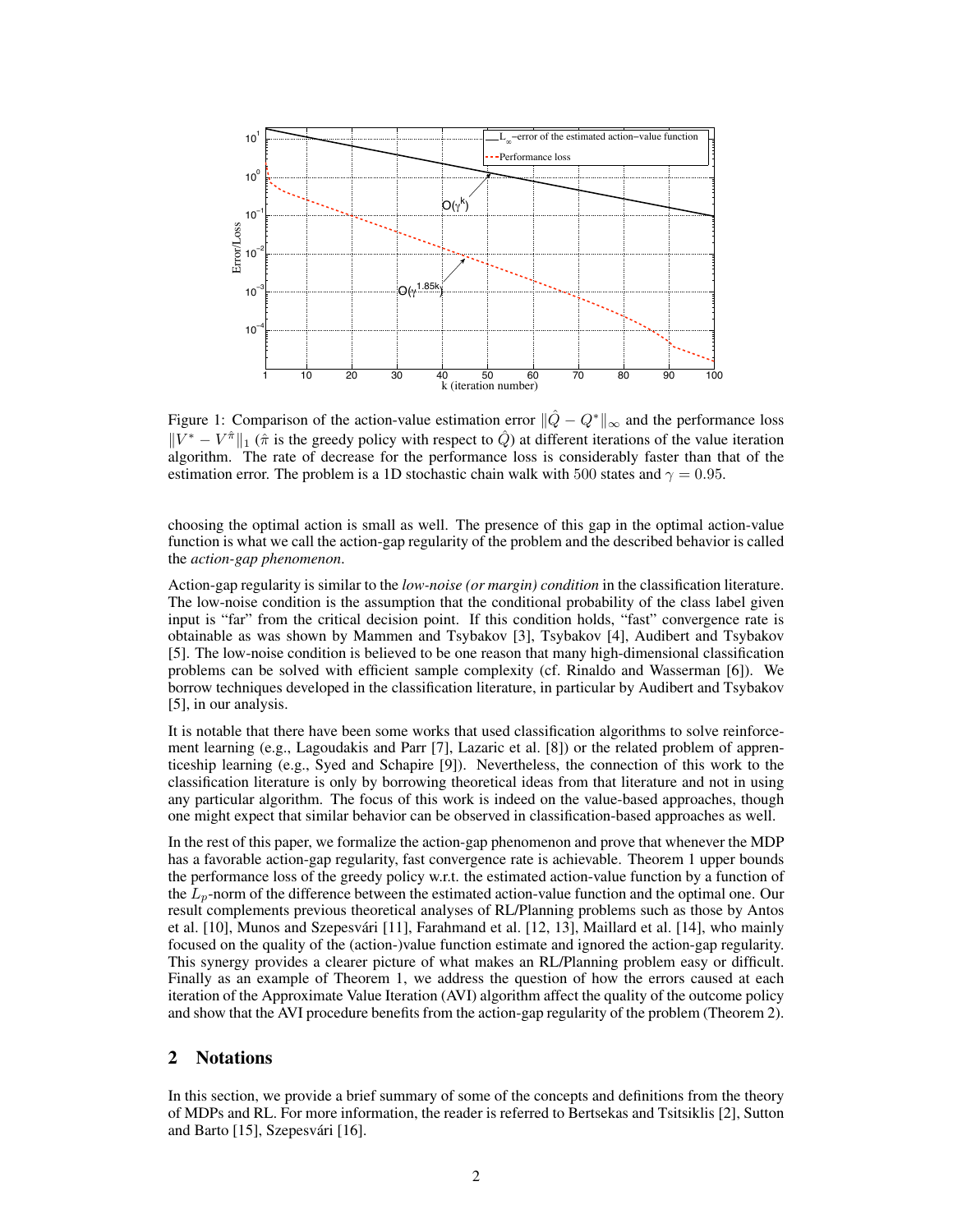For a space  $\Omega$ , with  $\sigma$ -algebra  $\sigma_{\Omega}$ , we define  $\mathcal{M}(\Omega)$  as the set of all probability measures over  $\sigma_{\Omega}$ .  $B(\Omega)$  denotes the space of bounded measurable functions w.r.t. (with respect to)  $\sigma_{\Omega}$  and  $B(\Omega, L)$ denotes the subset of  $B(\Omega)$  with bound  $0 < L < \infty$ .

A *finite-action discounted MDP* is a 5-tuple  $(\mathcal{X}, \mathcal{A}, P, \mathcal{R}, \gamma)$ , where X is a measurable state space, A is a finite set of actions,  $P: \mathcal{X} \times \mathcal{A} \to \mathcal{M}(\mathcal{X})$  is the transition probability kernel,  $\mathcal{R}: \mathcal{X} \times \mathcal{A} \to \mathbb{R}$ is the reward distribution, and  $0 \leq \gamma < 1$  is a discount factor. We denote  $r(x, a) = \mathbb{E} [\mathcal{R}(\cdot | x, a)]$ .

A measurable mapping  $\pi : \mathcal{X} \to \mathcal{A}$  is called a deterministic Markov stationary policy, or just a *policy* in short. An agent's following a policy  $\pi$  in an MDP means that at each time step  $A_t = \pi(X_t)$ .

A policy  $\pi$  induces two transition probability kernels  $P^{\pi}$  :  $\mathcal{X} \to \mathcal{M}(\mathcal{X})$  and  $P^{\pi}$  :  $\mathcal{X} \times \mathcal{A} \to$  $\mathcal{M}(\mathcal{X} \times \mathcal{A})$ . For a measurable subset A of X and a measurable subset B of  $\mathcal{X} \times \mathcal{A}$ , we define  $(P^{\pi})(A|x) \triangleq \int P(dy|x, \pi(x)) \mathbb{I}_{\{y \in A\}}$  and  $(P^{\pi})(B|x, a) \triangleq \int P(dy|x, a) \mathbb{I}_{\{(y, \pi(y)) \in B\}}$ . The *m*-step transition probability kernel  $(P^{\pi})^m : \mathcal{X} \times \mathcal{A} \to \mathcal{M}(\mathcal{X} \times \mathcal{A})$  for  $m = 2, 3, \cdots$  are inductively defined as  $(P^{\pi})^m(B|x,a) \triangleq \int_{\mathcal{X}} P(dy|x,a)(P^{\pi})^{m-1}(B|y,\pi(y))$  (similarly for  $(P^{\pi})^m : \mathcal{X} \to \mathcal{M}(\mathcal{X})$ ).

Given a transition probability kernel  $P : \mathcal{X} \to \mathcal{M}(\mathcal{X})$ , define the right-linear operator  $P \cdot$ :  $B(\mathcal{X}) \to B(\mathcal{X})$  by  $(PV)(x) \triangleq \int_{\mathcal{X}} P(dy|x)V(y)$ . For a probability measure  $\rho \in \mathcal{M}(\mathcal{X})$ and a measurable subset A of X, define the left-linear operators  $\cdot P : \mathcal{M}(\mathcal{X}) \to \mathcal{M}(\mathcal{X})$  by  $(\rho P)(A) = \int \rho(dx) P(dy|x) \mathbb{I}_{\{y \in A\}}$ . A typical choice of P is  $(P^{\pi})^m : \mathcal{M}(\mathcal{X}) \to \mathcal{M}(\mathcal{X})$ . These operators for  $P : \mathcal{X} \times \mathcal{A} \rightarrow \mathcal{M}(\mathcal{X} \times \mathcal{A})$  are defined similarly.

The value function  $V^{\pi}$  and and the action-value function  $Q^{\pi}$  of a policy  $\pi$  are defined as follows: Let  $(R_t; t \geq 1)$  be the sequence of rewards when the Markov chain is started from state  $X_1$  (stateaction  $(X_1, A_1)$  for the action-value function) drawn from a positive probability distribution over  $\mathcal{X}$  ( $\mathcal{X} \times \mathcal{A}$ ) and the agent follows the policy  $\pi$ . Then  $V^{\pi}(x) \triangleq \mathbb{E}\left[\sum_{t=1}^{\infty} \gamma^{t-1} R_t | X_1 = x\right]$  and

$$
Q^{\pi}(x, a) \triangleq \mathbb{E}\left[\sum_{t=1}^{\infty} \gamma^{t-1} R_t \, \middle| \, X_1 = x, A_1 = a\right].
$$

For a discounted MDP, we define the *optimal value* and *optimal action-value* functions by  $V^*(x) =$  $\sup_{\pi} V^{\pi}(x)$  for all states  $x \in \mathcal{X}$  and  $Q^*(x,a) = \sup_{\pi} Q^{\pi}(x,a)$  for all state-actions  $(x,a) \in \mathcal{X} \times \mathcal{A}$ . We say that a policy  $\pi^*$  is *optimal* if it achieves the best values in every state, i.e., if  $V^{\pi^*} = V^*$ . We say that a policy  $\pi$  is *greedy* w.r.t. an action-value function Q and write  $\pi = \hat{\pi}(\cdot; Q)$ , if  $\pi(x) =$ argmax<sub>a∈ A</sub>  $Q(x, a)$  holds for all  $x \in \mathcal{X}$  (if there exist multiple maximizers, a maximizer is chosen in an arbitrary deterministic manner). Greedy policies are important because a greedy policy w.r.t. the optimal action-value function  $Q^*$  is an optimal policy.

For a fixed policy  $\pi$ , the Bellman operators  $T^{\pi}: B(\mathcal{X}) \to B(\mathcal{X})$  and  $T^{\pi}: B(\mathcal{X} \times \mathcal{A}) \to B(\mathcal{X} \times \mathcal{A})$ (for the action-value functions) are defined as  $(T^{\pi}V)(x) \triangleq r(x, \pi(x)) + \gamma \int_{\mathcal{X}} V(y)P(dy|x, \pi(x))$ and  $(T^{\pi}Q)(x, a) \triangleq r(x, a) + \gamma \int_{\mathcal{X}} Q(y, \pi(y)) P(dy|x, a)$ . The fixed point of the Bellman operator is the (action-)value function of the policy  $\pi$ , i.e.,  $T^{\pi}Q^{\pi} = Q^{\pi}$  and  $T^{\pi}V^{\pi} = V^{\pi}$ . Similarly, the Bellman optimality operators  $T^* : B(\mathcal{X}) \to B(\mathcal{X})$  and  $T^* : B(\mathcal{X} \times \mathcal{A}) \to B(\mathcal{X} \times \mathcal{A})$  (for the action-value functions) are defined as  $(T^*V)(x) \triangleq \max_a \left\{ r(x,a) + \gamma \int_{\mathbb{R} \times \mathcal{X}} V(y) P(dr, dy | x, a) \right\}$ and  $(T^*Q)(x, a) \triangleq r(x, a) + \gamma \int_{\mathbb{R} \times \mathcal{X}} \max_{a'} Q(y, a') P(dr, dy | x, a)$ . Again, these operators enjoy a fixed-point property similar to that of the Bellman operators:  $T^*Q^* = Q^*$  and  $T^*V^* = V^*$ .

For a probability measure  $\rho \in \mathcal{M}(\mathcal{X})$ , and a measurable function  $V \in B(\mathcal{X})$ , we define the  $L_p(\rho)$ norm  $(1 \le p < \infty)$  of V as  $||V||_{p,\rho} \triangleq \left[ \int_{\mathcal{X}} |V(x)|^p \, d\rho(x) \right]^{1/p}$ . The  $L_{\infty}(\mathcal{X})$ -norm is defined as  $\|V\|_{\infty} \triangleq \sup_{x \in \mathcal{X}} |V(x)|$ . For  $\rho \in \mathcal{M}(\mathcal{X} \times \mathcal{A})$  and  $Q \in B(\mathcal{X} \times \mathcal{A})$ , we define  $\|Q\|_{p,\rho}$   $(1 \leq p < \infty)$ by  $||Q||_{p,\rho} \triangleq \left[\frac{1}{|\mathcal{A}|} \sum_{a=1}^{|\mathcal{A}|} ||Q(\cdot,a)||_{p,\rho}^p\right]^{1/p}$  and  $||Q||_{\infty} \triangleq \sup_{(x,a)\in\mathcal{X}\times\mathcal{A}} |Q(x,a)|$ .

## 3 Action-Gap Theorem

In this section, we present the action-gap theorem for an MDP  $(\mathcal{X}, \mathcal{A}, P, \mathcal{R}, \gamma)$ . To simplify the analysis, we assume that the number of actions |A| is only 2. We denote  $\rho^* \in \mathcal{M}(\mathcal{X})$  as the station-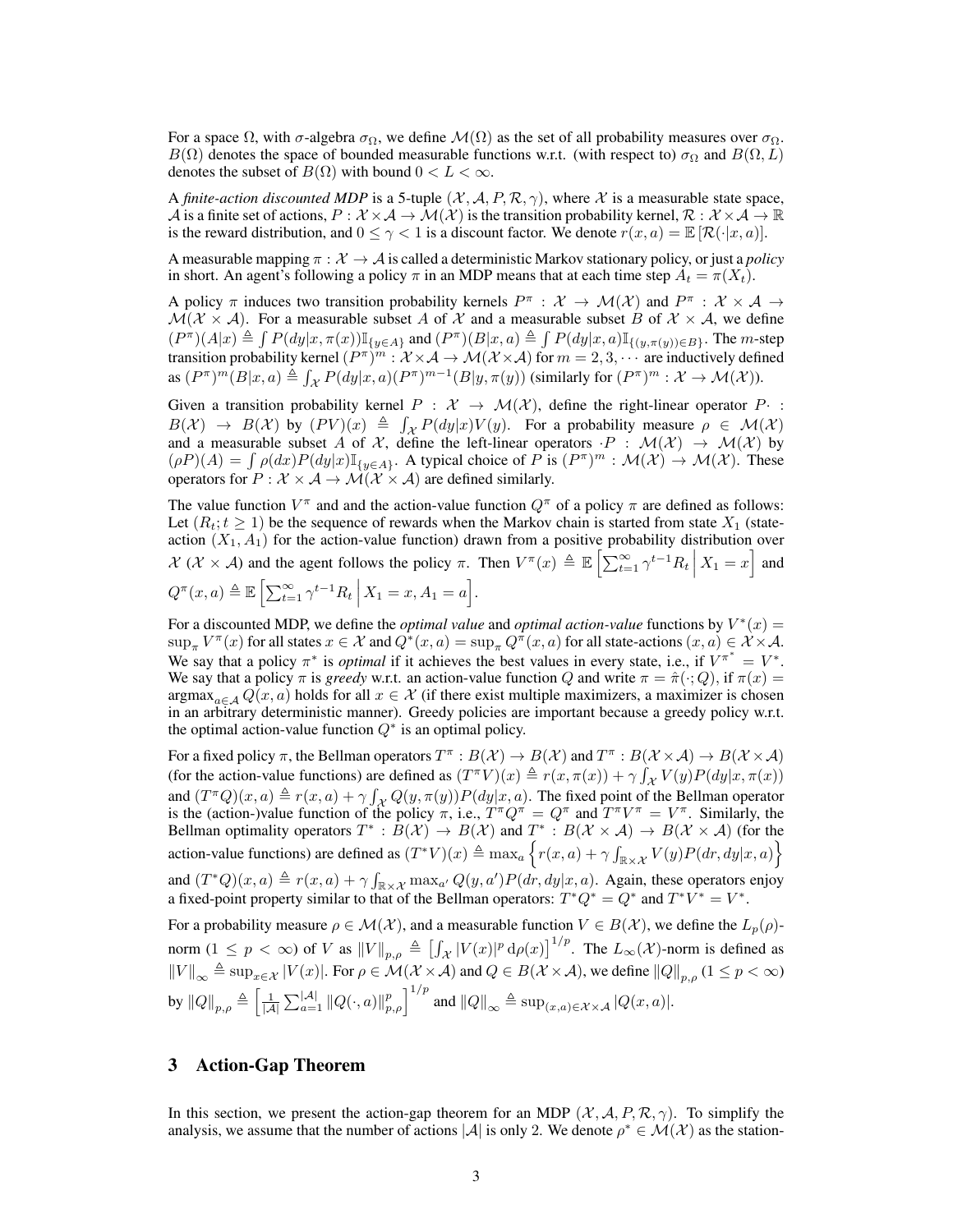

Figure 2: The action-gap function  $g_{Q^*}(x)$  and the relative ordering of the optimal and the estimated action-value functions for a single state  $x$ . Depending on the ordering of the estimates, the greedy action is the same as  $(\checkmark)$  or different from  $(X)$  the optimal action. This figure does not show all possible configurations.

ary distribution induced by  $\pi^*$ , and we let  $\rho \in \mathcal{M}(\mathcal{X})$  be a user-specified *evaluation* distribution. This distribution indicates the relative importance of regions of the state space to the user.

Suppose that algorithm A receives a dataset  $\mathcal{D}_n = \{ (X_1, A_1, R_1, X'_1), \ldots, (X_n, A_n, R_n, X'_n) \}$ (with  $R_i$  is being drawn from  $\mathcal{R}(\cdot|X_t, A_t)$  and  $X_t$  is being drawn from  $P(\cdot|X_t, A_t)$ ) and outputs  $\hat{Q}$ as an estimate of the optimal action-value function, i.e.,  $Q \leftarrow A(\mathcal{D}_n)$ . The exact nature of this algorithm is not important and it can be any online or offline, batch or incremental algorithms of choice such as Q-learning, SARSA [15], and their variants [17], LSPI [1], LARS-TD [18] in a policy iteration procedure, REG-LSPI [13], various Fitted Q-Iterations algorithms [19, 20, 12], or Linear Programming-based approaches [21, 22]. The only relevant aspect of  $Q$  is how well it approximates  $Q^*$ . We quantify the quality of the approximation by the  $L_p$ -norm  $\|\hat{Q} - Q^*\|_{p,\rho^*}$  ( $p \in [1,\infty]$ ).

The *performance loss* (or *regret*) of a policy  $\pi$  is the expected difference between the value of the optimal policy  $\pi^*$  to the value of  $\pi$  when the initial state distribution is selected according to  $\rho$ , i.e.,

$$
\text{Loss}(\pi; \rho) \triangleq \int_{\mathcal{X}} \left( V^*(x) - V^{\pi}(x) \right) \mathrm{d}\rho(x). \tag{1}
$$

The value of  $Loss(\hat{\pi}; \rho)$ , in which  $\hat{\pi}$  is the greedy policy w.r.t.  $\hat{Q}$ , is the main quantity of interest and indicates how much worse the agent following policy  $\hat{\pi}$  would perform, in average, compared to the optimal one. The choice of  $\rho$  enables the user to specify the relative importance of regions in the state space.

We define the *action(-value)-gap function*  $\mathbf{g}_{Q^*}: \mathcal{X} \to \mathbb{R}$  as

$$
\mathbf{g}_{Q^*}(x) \triangleq |Q^*(x,1) - Q^*(x,2)|.
$$

This gap is shown in Figure 2. The following assumption quantifies the action-gap regularity.

**Assumption A1 (Action-Gap).** For a fixed MDP  $(\mathcal{X}, \mathcal{A}, P, \mathcal{R}, \gamma)$  with  $|\mathcal{A}| = 2$ , there exist constants  $c_g > 0$  and  $\zeta \ge 0$  such that for all  $t > 0$ , we have

$$
\mathbb{P}_{\rho^*} \left( 0 < \mathbf{g}_{Q^*}(X) \le t \right) \triangleq \int_{\mathcal{X}} \mathbb{I}\{0 < \mathbf{g}_{Q^*}(x) \le t\} \, \mathrm{d}\rho^*(x) \le c_g \, t^\zeta.
$$

The value of  $\zeta$  controls the distribution of the action-gap  $\mathbf{g}_{Q^*}(X)$ . A large value of  $\zeta$  indicates that the probability that  $Q(X, 1)$  being very close to  $Q(X, 2)$  is small and vice versa. The smallness of this probability implies that the estimated action-value function  $\hat{Q}$  might be rather inaccurate in a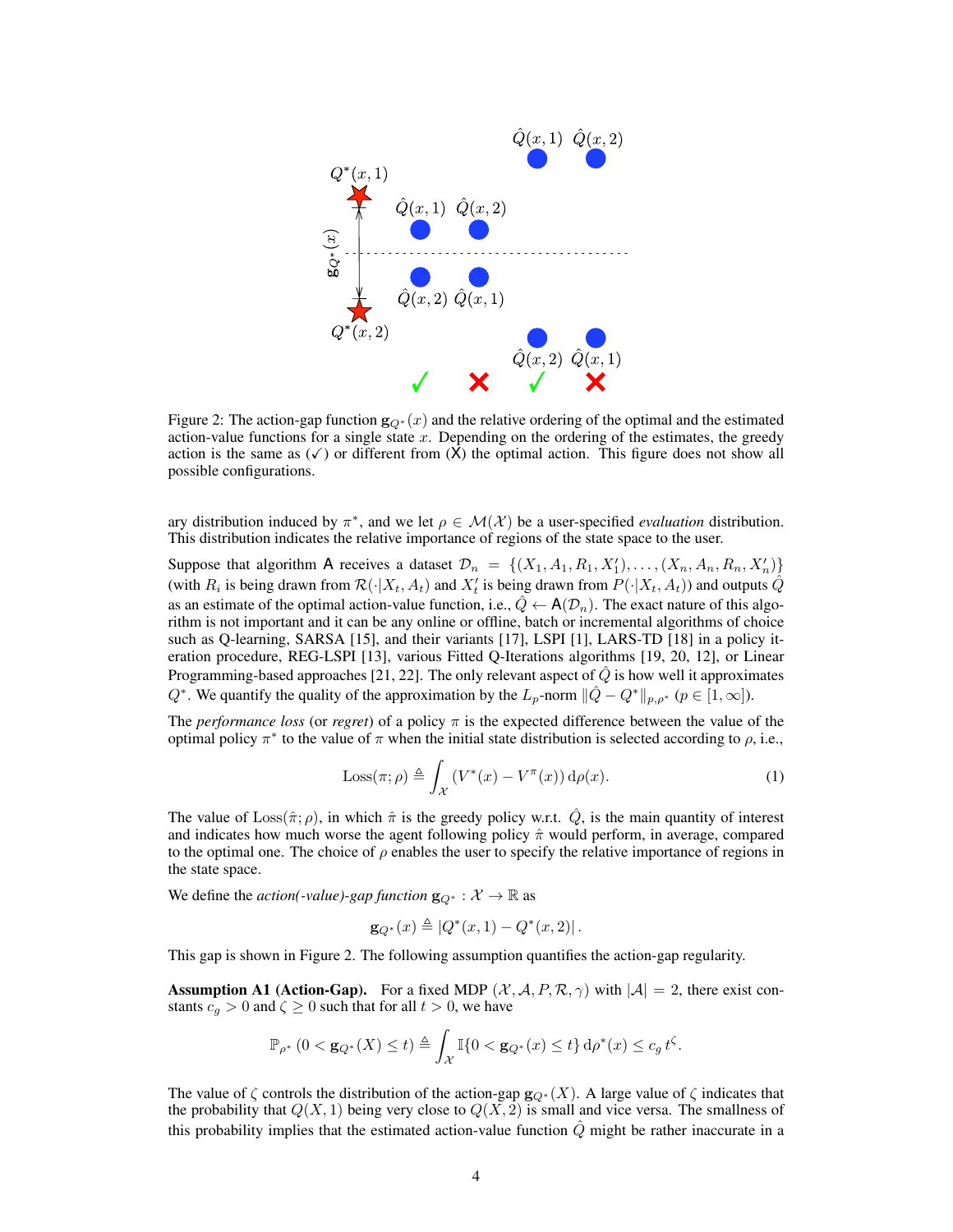

Figure 3: The probability distribution  $\mathbb{P}_{\rho^*}$   $(0 < g_{Q^*}(X) \le t)$  for a 1D stochastic chain walk with 500 states and  $\gamma = 0.95$ . Here the probability of the action-gap being close to zero is small.

large subset of the state space (measured according to  $\rho^*$ ) but its corresponding greedy policy would still be the same as the optimal one. The case of  $\zeta = 0$  and  $c_g = 1$  is equivalent to not having any assumption on the action-gap. This assumption is inspired by the low-noise condition in the classification literature [5]. As an example of a typical behavior of an action-gap function, Figure 3 depicts  $\mathbb{P}_{\rho^*}$  ( $0 < g_{Q^*}(X) \le t$ ) for the same 1D stochastic chain walk problem as mentioned in the Introduction. It is seen that the probability that the action-gap function  $g_{Q^*}$  being close to zero is very small. Note that the specific polynomial form of the upper bound in Assumption A1 is only a modeling assumption that captures the essence of the action-gap regularity without trying to be too general to lead to unnecessarily complicated analyses.

As a result of the dynamical nature of MDP, the performance loss depends not only on the choice of  $\rho$  and  $\rho^*$ , but also on the transition probability kernel P. To analyze this dependence, we define a *concentrability* coefficient and use a change of measure argument similar to the work of Munos [23, 24], Antos et al. [10].

**Definition 1** (Concentrability of the Future-State Distribution). *Given*  $\rho, \rho^* \in \mathcal{M}(\mathcal{X})$ *, a policy*  $\pi$ *,* and an integer  $m \geq 0$ , let  $\rho(P^{\pi})^m \in \mathcal{M}(\mathcal{X})$  denote the future-state distribution obtained when *the first state is distributed according to* ρ *and we then follow the policy* π *for* m *steps. Denote the supremum of the Radon-Nikodym derivative of*  $\rho(P^{\pi})^m$  *w.r.t.*  $\rho^*$  *by*  $c(m;\pi)$ *, i.e.,* 

$$
c(m;\pi) \triangleq \left\| \frac{\mathrm{d}(\rho(P^\pi)^m)}{\mathrm{d}\rho^*} \right\|_\infty
$$

.

*If*  $\rho(P^{\pi})^m$  is not absolutely continuous w.r.t.  $\rho^*$ , we set  $c(m; \pi) = \infty$ . The concentrability of the *future-state distribution coefficient is defined as*

$$
C(\rho, \rho^*) \triangleq \sup_{\pi} \sum_{m \ge 0} \gamma^m c(m; \pi).
$$

The following theorem upper bounds the performance loss Loss( $\hat{\pi}$ ;  $\rho$ ) as a function of  $||Q^*-\hat{Q}||_{p,\rho^*}$ , the action-gap distribution, and the concentrability coefficient.

**Theorem 1.** *Consider an MDP*  $(X, A, P, \mathcal{R}, \gamma)$  *with*  $|A| = 2$  *and an estimate*  $\hat{Q}$  *of the optimal action-value function. Let Assumption A1 hold and* C(ρ, ρ<sup>∗</sup> ) < ∞*. Denote* πˆ *as the greedy policy w.r.t.* Qˆ*. We then have*

$$
\text{Loss}(\hat{\pi}; \rho) \le \begin{cases} 2^{1+\zeta} c_g C(\rho, \rho^*) \left\| \hat{Q} - Q^* \right\|_{\infty}^{1+\zeta}, \\ 2^{1 + \frac{p(1+\zeta)}{p+\zeta}} c_g^{\frac{p-1}{p+\zeta}} C(\rho, \rho^*) \left\| \hat{Q} - Q^* \right\|_{p, \rho^*}^{\frac{p(1+\zeta)}{p+\zeta}}. \end{cases} (1 \le p < \infty)
$$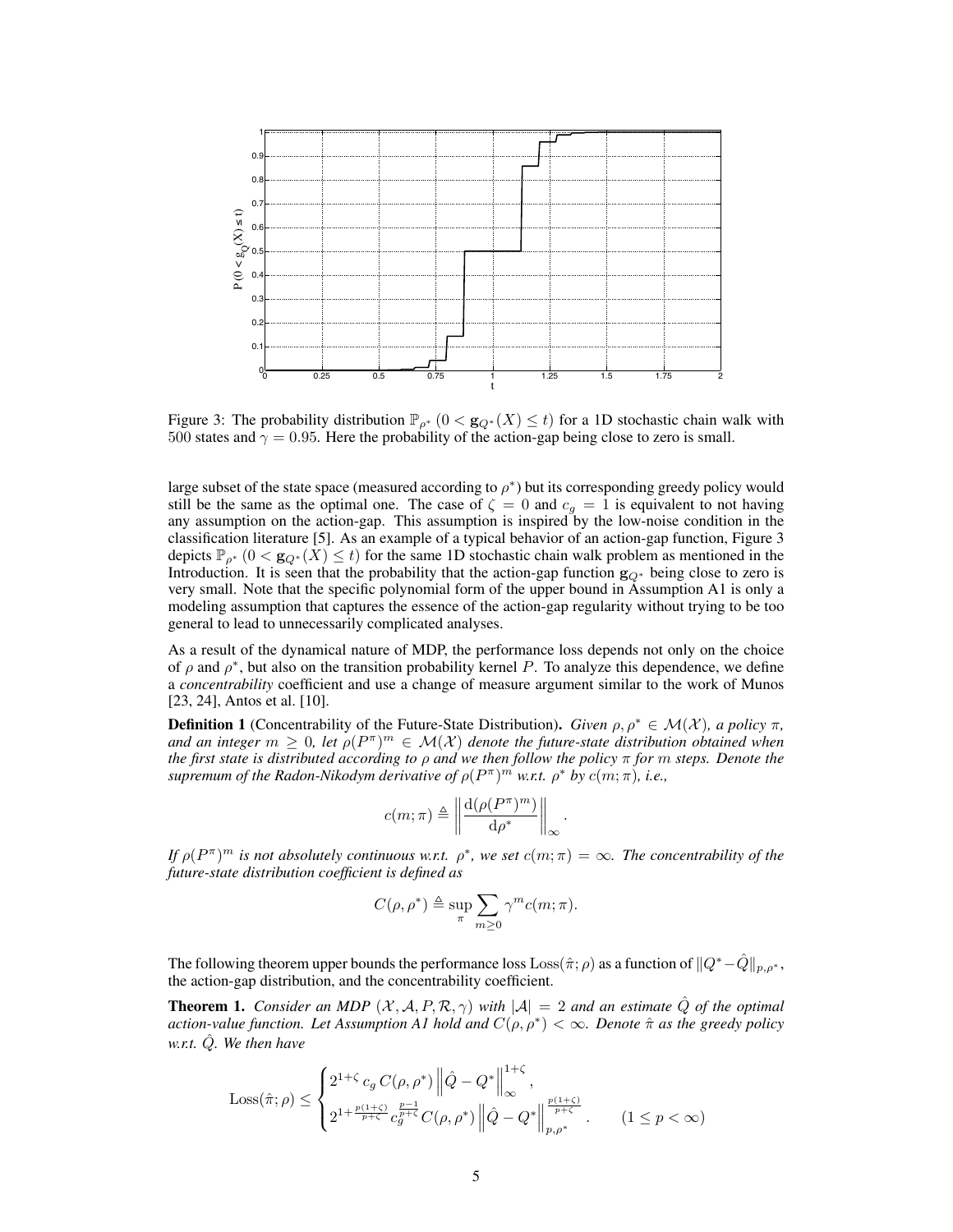*Proof.* Let function  $F: \mathcal{X} \to \mathbb{R}$  be defined as  $F(x) = V^*(x) - V^{\hat{\pi}}(x) = Q^{\pi^*}(x, \pi^*(x))$  $Q^{\hat{\pi}}(x, \hat{\pi}(x))$  for any  $x \in \mathcal{X}$ . Note that  $\text{Loss}(\hat{\pi}; \rho) = \rho \hat{F}$ . Decompose  $F(x)$  as  $F(x) = \left(Q^{\pi^*}(x, \pi^*(x)) - Q^{\pi^*}(x, \hat{\pi}(x))\right) + \left(Q^{\pi^*}(x, \hat{\pi}(x)) - Q^{\hat{\pi}}(x, \hat{\pi}(x))\right) = F_1(x) + F_2(x).$ 

We have

$$
F_2(x) = \left[ r(x, \hat{\pi}(x)) + \gamma \int_{\mathcal{X}} P(dy|x, \hat{\pi}(x)) Q^{\pi^*}(y, \pi^*(y)) \right] -
$$

$$
\left[ r(x, \hat{\pi}(x)) + \gamma \int_{\mathcal{X}} P(dy|x, \hat{\pi}(x)) Q^{\hat{\pi}}(y, \hat{\pi}(y)) \right]
$$

$$
= \gamma P^{\hat{\pi}}(\cdot | x) F(\cdot).
$$

Therefore,  $F = (\mathbf{I} - \gamma P^{\hat{\pi}})^{-1} F_1 = \sum_{m \geq 0} (\gamma P^{\hat{\pi}})^m F_1$ . Thus,

$$
\rho F = \sum_{m\geq 0} \rho(\gamma P^{\hat{\pi}})^m F_1 = \sum_{m\geq 0} \gamma^m \int_{\mathcal{X}} \left(\rho(P^{\hat{\pi}})^m\right) (\mathrm{d}y) F_1(y)
$$
  
\n
$$
= \sum_{m\geq 0} \gamma^m \int_{\mathcal{X}} \frac{\mathrm{d}\left(\rho(P^{\hat{\pi}})^m\right)}{\mathrm{d}\rho^*} (y) \mathrm{d}\rho^*(y) F_1(y)
$$
  
\n
$$
\leq \sum_{m\geq 0} \gamma^m c(m; \hat{\pi}) \rho^* F_1 \leq C(\rho, \rho^*) \rho^* F_1. \tag{2}
$$

in which we used the Radon-Nikodym theorem and the definition of concentrability coefficient. Let us turn to  $F_1$  and provide an upper bound for it. We use techniques similar to [5].

 $L_{\infty}$  result: Note that for any given  $x \in \mathcal{X}$ , if for some value of  $\varepsilon > 0$  we have  $\hat{\pi}(x) \neq \pi^*(x)$ and  $|Q^{\pi^*}(x, a) - \hat{Q}(x, a)| \leq \varepsilon$  (for both  $a = 1, 2$ ), then it holds that  $\mathbf{g}_{Q^*}(x) = |Q^{\pi^*}(x, 1) Q^{\pi^*}(x, 2)| \leq 2\varepsilon$ . To show it, suppose that instead  $\mathbf{g}_{Q^*}(x) = |Q^{\pi^*}(x, 1) - Q^{\pi^*}(x, 2)| > 2\varepsilon$ . Then because of the assumption  $|Q^{\pi^*}(x, a) - \hat{Q}(x, a)| \leq \varepsilon (a = 1, 2)$ , the ordering of  $\hat{Q}(x, 1)$  and  $\hat{Q}(x, 2)$  is the same as the ordering of  $Q^*(x, 1)$  and  $Q^*(x, 2)$ , which contradicts the assumption that  $\hat{\pi}(x) \neq \pi^*(x)$  (see Figure 2).

Denote 
$$
\varepsilon_0 = ||Q^{\pi^*} - \hat{Q}||_{\infty}
$$
. Whenever  $\hat{\pi}(x) = \pi^*(x)$ , the value of  $F_1(x)$  is zero, so we get  
\n
$$
F_1(x) = \left[Q^{\pi^*}(x, \pi^*(x)) - Q^{\pi^*}(x, \hat{\pi}(x))\right] [\mathbb{I}\{\hat{\pi}(x) = \pi^*(x)\} + \mathbb{I}\{\hat{\pi}(x) \neq \pi^*(x)\}]
$$
\n
$$
= \left[Q^{\pi^*}(x, \pi^*(x)) - Q^{\pi^*}(x, 1 - \pi^*(x))\right] \mathbb{I}\{\hat{\pi}(x) \neq \pi^*(x)\}
$$
\n
$$
\times [\mathbb{I}\{\mathbf{g}_{Q^*}(x) = 0\} + \mathbb{I}\{0 < \mathbf{g}_{Q^*}(x) \le 2\varepsilon_0\} + \mathbb{I}\{\mathbf{g}_{Q^*}(x) > 2\varepsilon_0\}]
$$
\n
$$
\le 0 + 2\varepsilon_0 \mathbb{I}\{0 < \mathbf{g}_{Q^*}(x) \le 2\varepsilon_0\} + 0.
$$

Here we used the definition of  $g_{Q^*}(x)$  and the fact that  $g_{Q^*}(x)$  is no larger than  $2\varepsilon_0$ . This result together with Assumption A1 show that  $\rho^* F_1 \leq 2\varepsilon_0 \mathbb{P}_{\rho^*}$   $(0 < g_{Q^*}(X) \leq 2\varepsilon_0) \leq 2\varepsilon_0 c_g (2\varepsilon_0)^{\zeta}$ . Plugging this result in (2) finishes the proof of the first part.

 $L_p$  result: For any given  $x \in \mathcal{X}$ , let  $D(x) = |Q^{\pi^*}(x,1) - \hat{Q}(x,1)| + |Q^{\pi^*}(x,2) - \hat{Q}(x,2)|$ . Whenever  $\hat{\pi}(x) \neq \pi^*(x)$ , we have  $\mathbf{g}_{Q^*}(x) \leq D(x)$ . Similar to the previous case, we have

$$
F_1(x) = \left[Q^{\pi^*}(x, \pi^*(x)) - Q^{\pi^*}(x, 1 - \pi^*(x))\right] \mathbb{I}\{\hat{\pi}(x) \neq \pi^*(x)\}
$$
  
 
$$
\times \left[\mathbb{I}\{\mathbf{g}_{Q^*}(x) = 0\} + \mathbb{I}\{0 < \mathbf{g}_{Q^*}(x) \le t\} + \mathbb{I}\{\mathbf{g}_{Q^*}(x) > t\}\right]
$$
  
 
$$
\le D(x) \left[\mathbb{I}\{0 < \mathbf{g}_{Q^*}(x) \le t\} + \mathbb{I}\{\mathbf{g}_{Q^*}(x) > t\}\right]
$$

Take expectation w.r.t.  $\rho^*$  and use Hölder's inequality to get

$$
\rho^* F_1 \leq ||D||_{p,\rho^*} \left[ \mathbb{P}_{\rho^*} \left( 0 < \mathbf{g}_{Q^*}(X) \leq t \right) \right]^{\frac{p-1}{p}} + ||D||_{p,\rho^*} \left[ \mathbb{P}_{\rho^*} \left( \mathbf{g}_{Q^*}(X) > t \right) \right]^{\frac{p-1}{p}} \n\leq ||D||_{p,\rho^*} \left( c_g t^{\zeta} \right)^{\frac{p-1}{p}} + ||D||_{p,\rho^*} \left[ \mathbb{P}_{\rho^*} \left( D(X) > t \right) \right]^{\frac{p-1}{p}} \n\leq ||D||_{p,\rho^*} \left( c_g t^{\zeta} \right)^{\frac{p-1}{p}} + \frac{||D||_{p,\rho^*}^p}{t^{p-1}}.
$$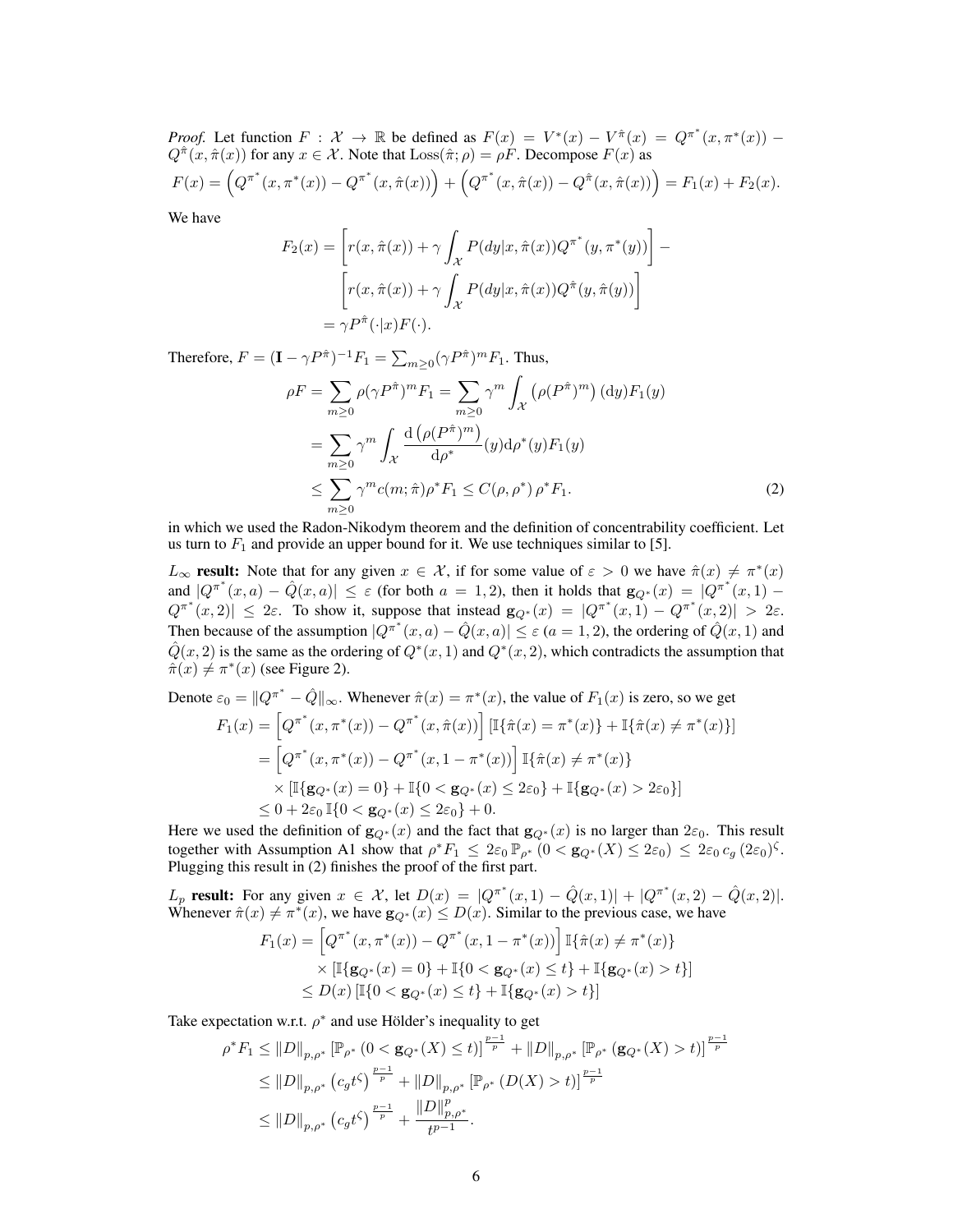where we used Assumption A1 and the definition of  $D(\cdot)$  in the second inequality, and Markov's inequality in the last one. Minimize the upper bound in t to get  $t = c_g^{\frac{-1}{p+\zeta}} ||D||_{p,\rho^*}^{\frac{p}{p+\zeta}}$ . This leads to  $\rho^* F_1 \leq 2c_g^{\frac{p-1}{p+{\zeta}}}\|D\|_{p,\rho^*}^{\frac{p(1+{\zeta})}{p+{\zeta}}}$ , which in turn alongside inequality (2) and  $||D||_{p,\rho^*}^p \leq 2^p||Q^{\pi^*}-\hat{Q}||_{p,\rho^*}^p$ proves the second part of this result.

This theorem indicates that if  $\|\hat{Q} - Q^*\|_p (1 \lt p \leq \infty)$  has an error upper bound of  $O(n^{-\beta})$  (with  $\beta$  typically in the range of  $(0, 1/2]$  depending on the properties of the MDP and the estimator), we obtain faster convergence upper bounds on the performance loss  $\text{Loss}(\hat{\pi}; \rho)$  whenever the problem has an action-gap regularity ( $\zeta > 0$ ).

One might compare Theorem 1 with classical upper bounds such as  $||V^{\hat{\pi}} - V^{\pi^*}||_{\infty} \le \frac{2\gamma}{1-\gamma} ||\hat{V} - \hat{V}||_{\infty}$  $V^*$  |  $\infty$  (Proposition 6.1 of Bertsekas and Tsitsiklis [2]). In order to make these two bounds comparable, we slightly modify the proof of our theorem to get the  $L_{\infty}$ -norm in the left hand side. The result would be  $||V^* - V^{\hat{\pi}}||_{\infty} \le \frac{2^{1+\zeta}c_g}{1-\gamma} ||\hat{Q} - Q^*||_{\infty}^{1+\zeta}$ . If there is no action-gap assumption ( $\zeta = 0$ and  $c_g = 1$ ), the results are similar (except for a factor of  $\gamma$  and that we measure the error by the difference in the action-value function as opposed to the value function), but when  $\zeta > 0$  the error bound significantly improves.

### 4 Application of the Action-Gap Theorem in Approximate Value Iteration

The goal of this section is to show how the analysis based on the action-gap phenomenon might lead to a tighter upper bound on the performance loss for the family of the AVI algorithms. There are various AVI algorithms (Riedmiller [19], Ernst et al. [20], Munos and Szepesvari [11], Farahmand ´ et al. [12]), that work by generating a sequence of action-value function estimates  $(\hat{Q}_k)_{k=0}^K$ , in which  $\hat{Q}_{k+1}$  is the result of approximately applying the Bellman optimality operator to the previous estimate  $\hat{Q}_k$ , i.e.,  $\hat{Q}_{k+1} \approx T^* \hat{Q}_k$ . Let us denote the error caused at each iteration by

$$
\varepsilon_k \triangleq T^* \hat{Q}_k - \hat{Q}_{k+1}.
$$
\n(3)

The following theorem, which is based on Theorem 3 of Farahmand et al. [25], relates the performance loss  $||Q^{\hat{\pi}(\cdot;\hat{Q}_K)} - Q^*||_{1,\rho}$  of the obtained greedy policy  $\hat{\pi}(\cdot;\hat{Q}_K)$  to the error sequence  $(\varepsilon_k)_{k=0}^{K-1}$  and the action-gap assumption on the MDP. Before stating the theorem, we define the following sequence:

$$
\alpha_k = \begin{cases} \frac{(1-\gamma)}{1-\gamma^{K+1}} \gamma^{K-k-1} & 0 \le k < K, \\ \frac{(1-\gamma)}{1-\gamma^{K+1}} \gamma^{K} & k = K. \end{cases}
$$

This sequence has  $\alpha_k \propto \gamma^{K-k}$  behavior and satisfies  $\sum_{k=0}^{K} \alpha_k = 1$ .

**Theorem 2** (Error Propagation for AVI). *Consider an MDP*  $(X, A, P, \mathcal{R}, \gamma)$  *with*  $|A| = 2$  *that satisfies Assumption A1 and has*  $C(\rho, \rho^*) < \infty$ . Let  $p \ge 1$  *be a real number and* K *be a positive* integer. Then for any sequence  $(\hat{Q}_k)_{k=0}^K \subset B(\mathcal{X} \times \mathcal{A}, Q_{max})$  and the corresponding sequence  $(\varepsilon_k)_{k=0}^{K-1}$  defined in (3), we have

$$
\text{Loss}(\hat{\pi}(\cdot, Q_K); \rho) \leq 2 \left(\frac{2}{1-\gamma}\right)^{\frac{p(1+\zeta)}{p+\zeta}} c_g^{\frac{p-1}{p+\zeta}} C(\rho, \rho^*) \left[\sum_{k=0}^{K-1} \alpha_k \left\|\varepsilon_k\right\|_{p,\rho^*}^p + \left\|\alpha_K(2Q_{\text{max}})^p\right\|^{\frac{1+\zeta}{p+\zeta}}.
$$

*Proof.* Similar to Lemma 4.1 of Munos [24], one may derive

$$
Q^* - \hat{Q}_{k+1} = T^{\pi^*} Q^* - T^{\pi^*} \hat{Q}_k + T^{\pi^*} \hat{Q}_k - T^* \hat{Q}_k + \varepsilon_k \le \gamma P^{\pi^*} (Q^* - \hat{Q}_k) + \varepsilon_k
$$

where we used the property of the Bellman optimality operator  $T^*\hat{Q}_k \geq T^{\pi^*}\hat{Q}_k$  and the definition of  $\varepsilon_k$  (3). By induction, we get

$$
Q^* - \hat{Q}_K \le \sum_{k=0}^{K-1} \gamma^{K-k-1} (P^{\pi^*})^{K-k-1} \varepsilon_k + \gamma^K (P^{\pi^*})^K (Q^* - \hat{Q}_0).
$$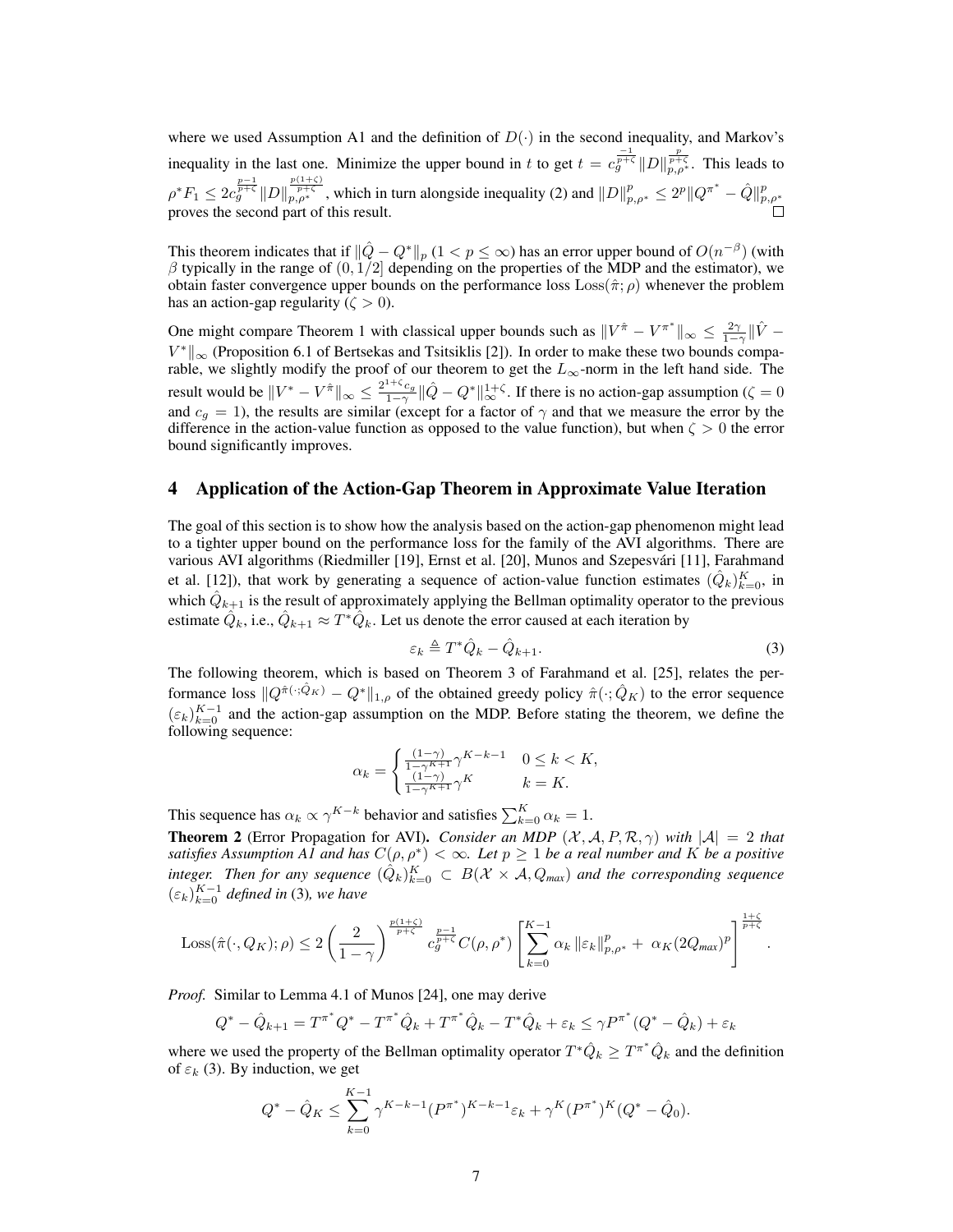Therefore, for any  $p \ge 1$ , the value of  $||Q^* - \hat{Q}_K||_{p,\rho^*} = \rho^*|Q^* - \hat{Q}_K|^p$  is upper bounded by

$$
\rho^*|Q^* - \hat{Q}_K|^p \le \left(\frac{1-\gamma^{K+1}}{1-\gamma}\right)^p \left[\sum_{k=0}^{K-1} \alpha_k \rho^*(P^{\pi^*})^{K-k-1} |\varepsilon_k| + \alpha_K \rho^*(P^{\pi^*})^K |Q^* - \hat{Q}_0|\right]^p
$$
  

$$
\le \left(\frac{1-\gamma^{K+1}}{1-\gamma}\right)^p \left[\sum_{k=0}^{K-1} \alpha_k \left\|\varepsilon_k\right\|_{p,\rho^*}^p + \alpha_K (2Q_{\text{max}})^p\right],
$$

where we used  $\rho^*(P^{\pi^*})^m = \rho^*$  (for any  $m \ge 0$ ) and Jensen's inequality. The application of Theorem 1 and noting that  $(1 - \gamma^{K+1})/(1 - \gamma) \le 1/(1 - \gamma)$  lead to the desired result.

Comparing this theorem with Theorem 3 of Farahmand et al. [25] is instructive. Denoting  $\mathcal{E} =$  $\sum_{k=0}^{K-1} \alpha_k ||\varepsilon_k||_{2,\rho^*}^2$ , this paper's result indicates that the effect of the size of  $\varepsilon_k$  on  $\text{Loss}(\hat{\pi}(\cdot,\hat{Q}_K);\rho)$ depends on  $\mathcal{E}^{\frac{1+\zeta}{2+\zeta}}$ , while [25], which does not consider the action-gap regularity, suggests that the effect depends on  $\mathcal{E}^{1/2}$ . For  $\zeta > 0$ , this indicates a faster convergence rate for the performance loss while for  $\zeta = 0$ , they are the same.

### 5 Conclusion

This work introduced the action-gap regularity in reinforcement learning and planning problems and analyzed the action-gap phenomenon for two-action discounted MDPs. We showed that when the problem has a favorable action-gap regularity, quantified by the parameter  $\zeta$ , the performance loss is much smaller than the error of the estimated optimal action-value function. The action-gap regularity, among other regularities such as the smoothness of the action-value function [13], is a step forward to better understanding of what properties of a sequential decision-making problem makes learning and planning easy or difficult.

There are several issues that deserve to be studied in the future. Among them is the extension of the current framework to multi-action discounted MDPs. Also it is important to study the relation between the parameter  $\zeta$  of the action-gap regularity assumption to the properties of the MDP such as the transition probability kernel and the reward distribution.

## Acknowledgments

I thank the anonymous reviewers for their useful comments. This work was partly supported by AICML and NSERC.

#### References

- [1] Michail G. Lagoudakis and Ronald Parr. Least-squares policy iteration. *Journal of Machine Learning Research*, 4:1107–1149, 2003.
- [2] Dimitri P. Bertsekas and John N. Tsitsiklis. *Neuro-Dynamic Programming (Optimization and Neural Computation Series, 3)*. Athena Scientific, 1996.
- [3] Enno Mammen and Alexander B. Tsybakov. Smooth discrimination analysis. *The Annals of Statistics*, 27(6):1808–1829, 1999.
- [4] Alexander B. Tsybakov. Optimal aggregation of classifiers in statistical learning. *The Annals of Statistics*, 32 (1):135–166, 2004.
- [5] Jean-Yves Audibert and Alexander B. Tsybakov. Fast learning rates for plug-in classifiers. *The Annals of Statistics*, 35(2):608–633, 2007.
- [6] Alessandro Rinaldo and Larry Wasserman. Generalized density clustering. *The Annals of Statistics*, 38(5):2678–2722, 2010.
- [7] Michail G. Lagoudakis and Ronald Parr. Reinforcement learning as classification: Leveraging modern classifiers. In *ICML '03: Proceedings of the 20th international conference on Machine learning*, pages 424–431, 2003.